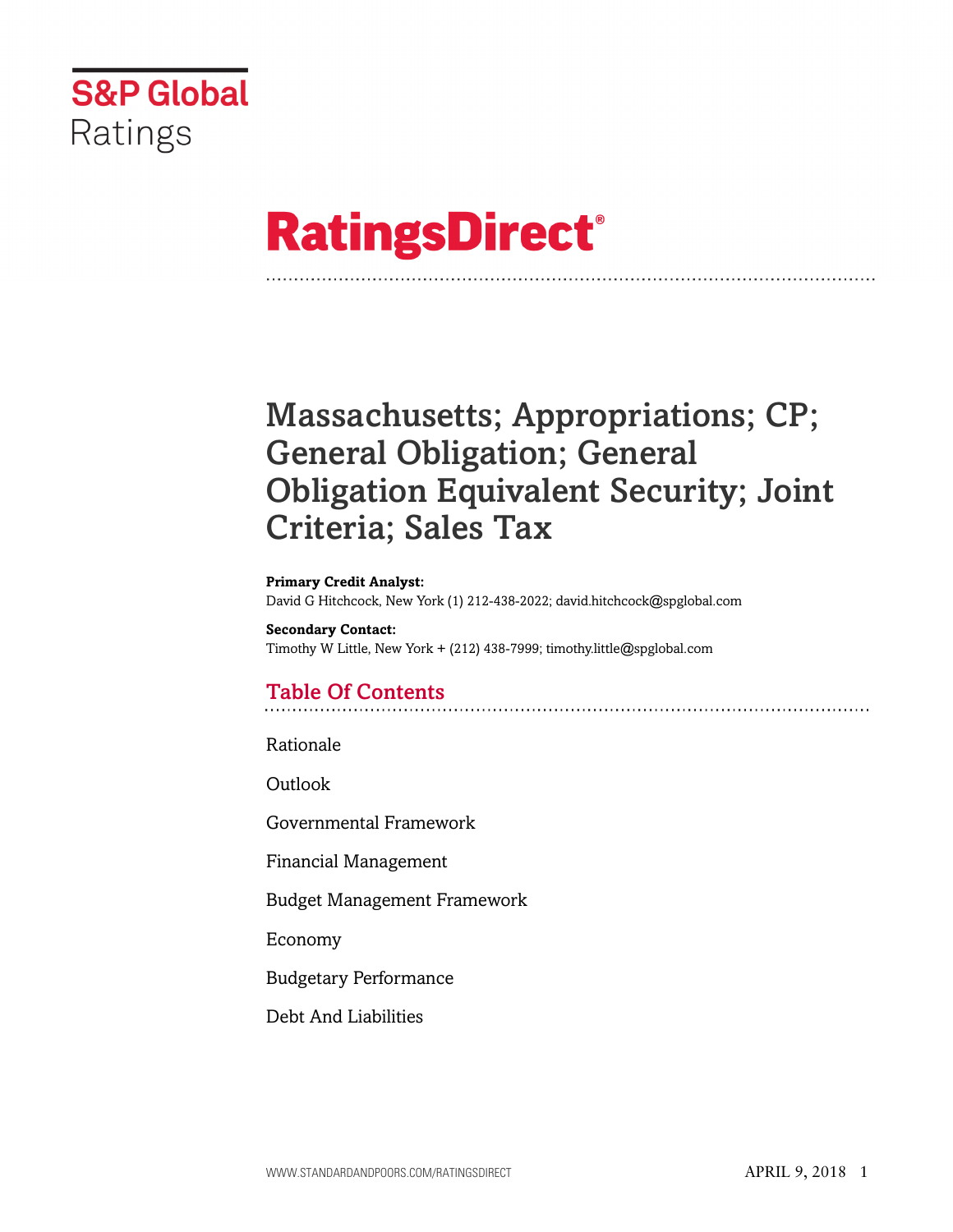| Credit Profile                                                   |           |            |  |
|------------------------------------------------------------------|-----------|------------|--|
| US\$250.0 mil GO bnds consolidated loan ser 2018D due 05/01/2048 |           |            |  |
| Long Term Rating                                                 | AA/Stable | New        |  |
| US\$250.0 mil GO bnds consolidated loan ser 2018C due 05/01/2034 |           |            |  |
| Long Term Rating                                                 | AA/Stable | <b>New</b> |  |
| US\$210.0 mil GO rfdg bnds ser 2018B due 07/01/2027              |           |            |  |
| Long Term Rating                                                 | AA/Stable | <b>New</b> |  |
| Massachusetts GO                                                 |           |            |  |
| Long Term Rating                                                 | AA/Stable | Affirmed   |  |

## <span id="page-1-0"></span>Rationale

S&P Global Ratings has assigned its 'AA' rating to the Commonwealth of Massachusetts' \$210 million general obligation (GO) refunding bonds 2018 series B, \$250 million GO bonds consolidated loan of 2018 series C, and \$250 million GO bonds consolidated loan of 2018 series D.

In addition, S&P Global Ratings has affirmed its 'AA' rating on approximately \$23 billion of parity GO bonds outstanding, and its 'A' rating on Boston Housing Authority housing project bonds, West Broadway Homes IV project, series 2003, supported by the commonwealth. The outlook on all ratings is stable. Finally, S&P Global Ratings has affirmed its 'A-1+' short-term rating on the state's GO-secured commercial paper.

The Boston Housing Authority bond rating is now based on the application of our "Issue Credit Ratings Linked To U.S. Public Finance Obligors' Creditworthiness" criteria (published Jan. 22, 2018, on RatingsDirect). The bonds are payable from loan repayments made by West Broadway Redevelopment L.P., the owners of the project, with an additional security interest in all money on deposit in a state-operated subsidy fund held in the custody of a depository, subject to the terms of a trust agreement. Revenue that flows into the state-operating subsidy fund result from an amended contract for financial assistance between the commonwealth, acting through its department of housing and community development and the Boston Housing Authority. We rate this obligation three notches lower than our rating on the commonwealth based on our view of Massachusetts' general creditworthiness to reflect the appropriation risk associated with the annual payment. We view these bonds as having a weak involvement by Massachusetts as obligor for projects that are not fundamental to the commonwealth's operation, a moderate risk as to payment source, and a moderate political, timing, or administrative risk related to the debt payment.

Factors supporting the 'AA' GO rating include what we view as Massachusetts':

• Deep and diverse economy, which continues to outperform the nation on several economic indicators;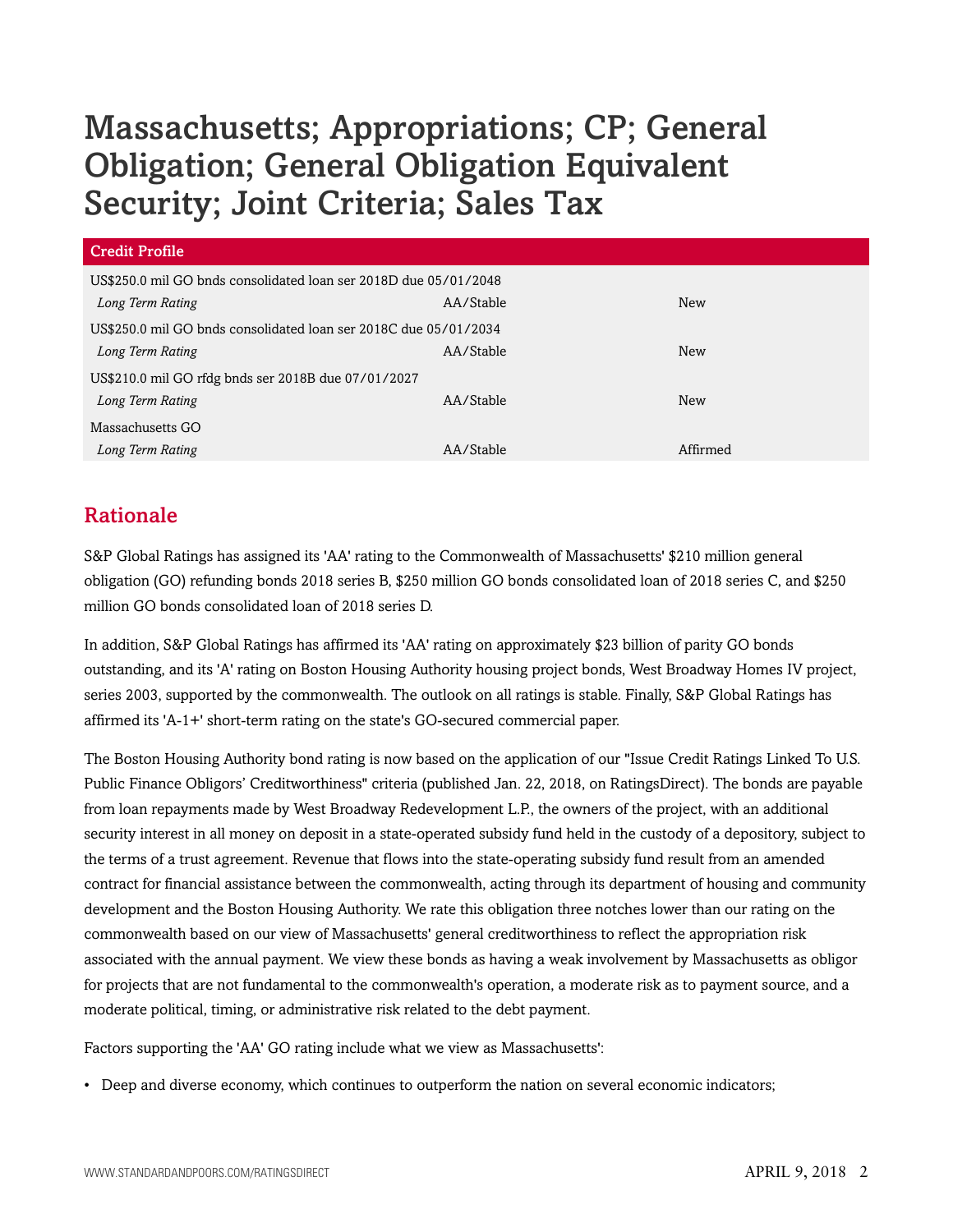- High income levels, with per capita income at 131% of the nation in 2017;
- Timely monitoring of revenues and expenditures and swift action when needed to make adjustments;
- Strong financial, debt, and budget management policies, including annualized formal debt affordability statements, and multiyear capital investment planning; and
- Modest budget stabilization fund (BSF) balance, equal to 3.2% of expenditures at fiscal year-end 2017.

Offsetting factors include high debt, pension, and other postemployment benefit (OPEB) liabilities. In particular, the commonwealth has a low 59.5% combined pension-funded ratio and has contributed less to its pension funds than the actuarial annual required contribution (ARC) in every fiscal year since 2011; however, Massachusetts has put in place a plan to increase annual pension contributions 8.9% per year in order to fully amortize unfunded pension liabilities by 2036, and the \$898 million shortfall against ARC in fiscal 2018 is only about 2.1% of projected expenditures. The state has budgeted to pay 73% of the ARC in fiscal 2018, about the same level as the 72% paid in fiscal 2017.

We understand consolidated loan 2018 series B bond proceeds will be used to refund previously issued debt, while 2018 series C and D bonds will fund various capital projects included in the commonwealth's five-year capital improvement plan.

Massachusetts' economy has grown steadily in recent years, outpacing national and regional trends by most measures. State personal income rose 3.3% in 2017, rising to 131% of that of the nation (second only to Connecticut) from 130% the year before. The commonwealth's average annual unemployment rate in 2017 was 3.7% compared with 4.4% for the nation. Massachusetts has an above-average hi-tech employment sector, estimated by IHS Markit at about 10% of state employment, compared to 6.5% for the country as a whole. Following the financial crisis, employment growth was strong relative to that of other states and the commonwealth regained its pre-recession employment peak in 2013, according to the Bureau of Labor Statistics. However, IHS Markit forecasts slightly lower state employment growth in 2018, 2019, and 2020 at 1.2%, 1.5%, and 1.1%, respectively, in those years, compared to its forecast of 1.6%, 1.9%, and 1.3% for the U.S. in those years, respectively. In our view, Massachusetts' economic fundamentals and key anchors, which center on higher education, technology, finance, and health care, should contribute to continued expansion.

Despite a prolonged period of economic expansion and generally positive revenue trends, Massachusetts continues to operate with thin operating margins and has needed to make midyear budget adjustments over each of the past three years to address a combination of revenue shortfalls and spending pressures. In fiscal 2017, the state made a midyear spending adjustment to close identified revenue shortfalls; actual tax revenues in fiscal 2017 came in at 95.5% of budgeted revenues. The commonwealth ended fiscal 2017 with a BSF balance of \$1.3 billion, or an adequate 3.1% of operating expenditures and other uses, almost unchanged from the year before.

In January, Massachusetts made a minor midyear upward revision to its projected fiscal 2018 tax revenue estimate of \$157 million (0.4% of expenditures), although it might be a while before the effect of taxpayer acceleration of income to calendar 2017--as a result of federal tax reform--can be fully evaluated. We believe recent federal tax reform that reduces federal income tax deductibility for state property and income tax could also have a negative economic effect in the future on high tax states such as Massachusetts (see "U.S. Tax Reform: Legislation Lays Groundwork For Reshaping the Federal-State Fiscal Relationship," published Dec. 4, 2017, on RatingsDirect).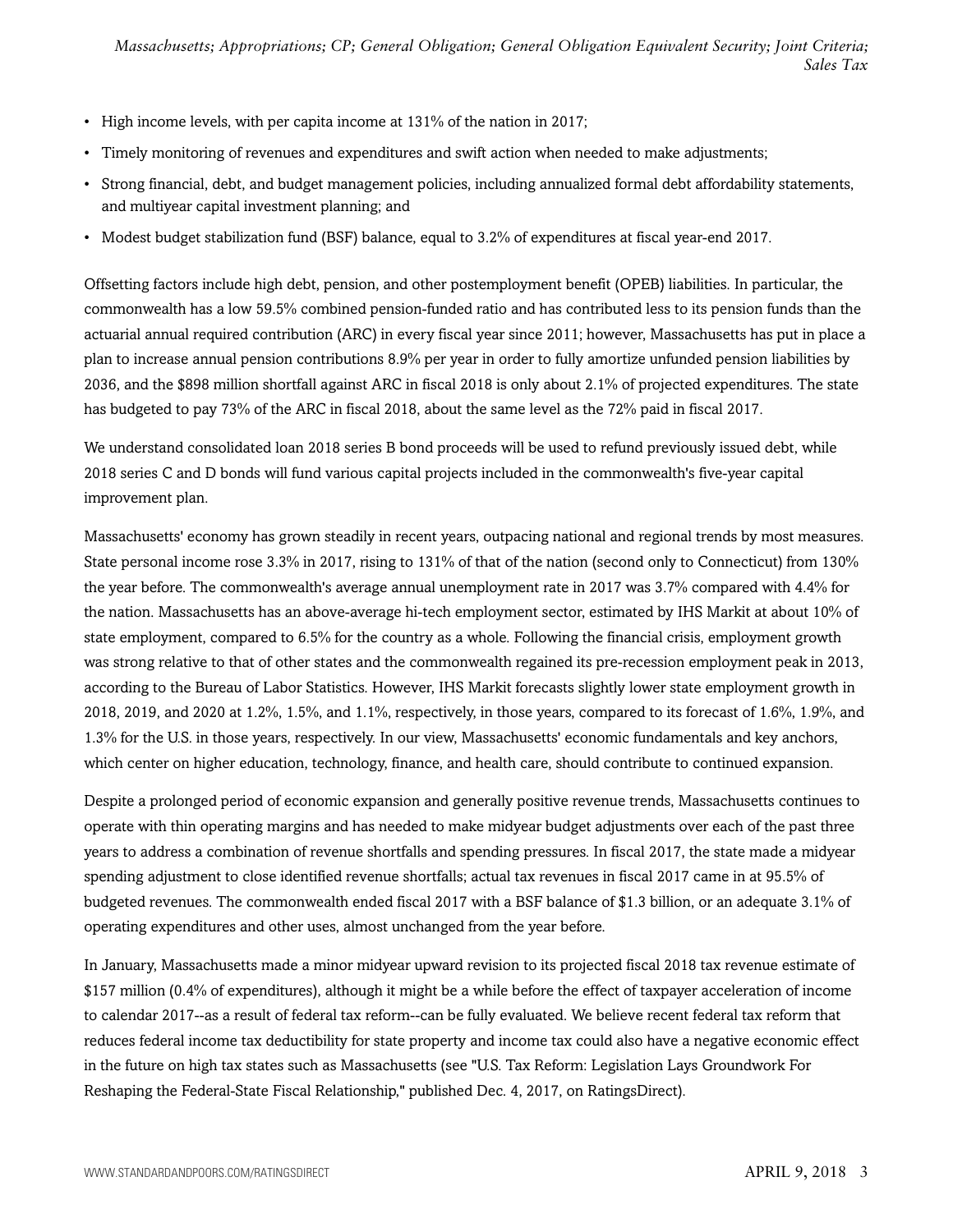We view fiscal 2018 as essentially structurally balanced, except for the underfunding of pension actuarially determined contribution (ADC), which represents about 2.1% of expenditures and other uses. The commonwealth is currently projecting a fiscal year-end 2018 BSF balance of \$1.4 billion, or what we view as a modest 3.2% of expenditures and other uses. Massachusetts projects total fiscal 2018 operating fund balances including the BSF, the undesignated balance, and reserved or designated balances at essentially the same amount as the BSF balance alone. The commonwealth's fiscal 2019 consensus tax revenue forecast shows 3.5% growth, while the governor's executive budget proposal for fiscal 2019 anticipates expenditure growth of 2.6%, excluding \$452 million in transfers to a Medical Assistance Trust, and we view it as essentially structurally balanced, except for continued underfunding of pension ADC.

The governor's fiscal 2019 executive budget includes a modest \$96 million deposit to the BSF, although enacted budgets in recent years have overridden statutory procedure for transferring certain excess capital gains tax into the BSF in order to use it for operating spending. Massachusetts is projecting capital gains taxes at about its threshold for determining excess capital gains in fiscal 2018, and projects a small \$66 million BSF deposit in fiscal 2018.

Other budgetary pressures for fiscal 2018 and beyond include MassHealth expenses that are rising at a faster rate than revenues and that have been one of main sources of previous midyear budget adjustments. This pressure has been mitigated in part by greater scrutiny of Medicaid eligibility, which has caused Medicaid enrollment member months to decline slightly in fiscal 2018, particularly as adults are moved to the state insurance health care Connector. Additional long-term stresses include a state pension payment schedule that increases annual pension contributions by 8.9% annually, a pace we believe is likely to exceed revenue growth. Although we recognize that Massachusetts has made budgeting its fixed costs a priority, we also view the growth in these areas as placing increased pressure on the commonwealth's ability to maintain structural balance. We calculate that combined fiscal 2018 operating funds debt service and state pension contributions are projected to total \$4.8 billion, or 11.0% of expenditures, while fiscal 2017 OPEB state employee contributions were \$521 (not including a \$25 million OPEB trust fund contribution), for a total of \$5.3 billion, or 12.2% of fiscal 2018 operating expenditures and other uses. Medicaid is projected to cost an additional \$15.7 billion in fiscal 2018 (35.8%), while transfers to the commonwealth's Medical Assistance Trust Fund are projected to be \$747.1 million.

A citizen's initiative for a 4% income tax surcharge on individuals making more than \$1 million per year has qualified for the November 2018 ballot; the surcharge could raise more than \$1 billion per year. Although the initiative would target the revenue for specific purposes, it is unclear whether such restrictions would constitute impermissible budgeting restrictions on the legislature under the state constitution. This initiative is currently undergoing a court challenge. Another initiative to lower the sale tax rate to 5.00% from 6.25% has gathered enough signatures to be placed before the legislature. If the legislature took no action, the backers could gather additional signatures to place it on the November 2018 ballot. If passed, it could potentially reduce tax revenue by about \$1.2 billion per year. The governor's executive proposal assumes neither initiative passes, and does not make estimates of the potential revenue effect if they do.

On a generally accepted accounting principles (GAAP) basis, Massachusetts ended fiscal 2017 (the most recent audited year) with an available assigned and unassigned general fund balance of \$1.04 billion, plus a BSF balance of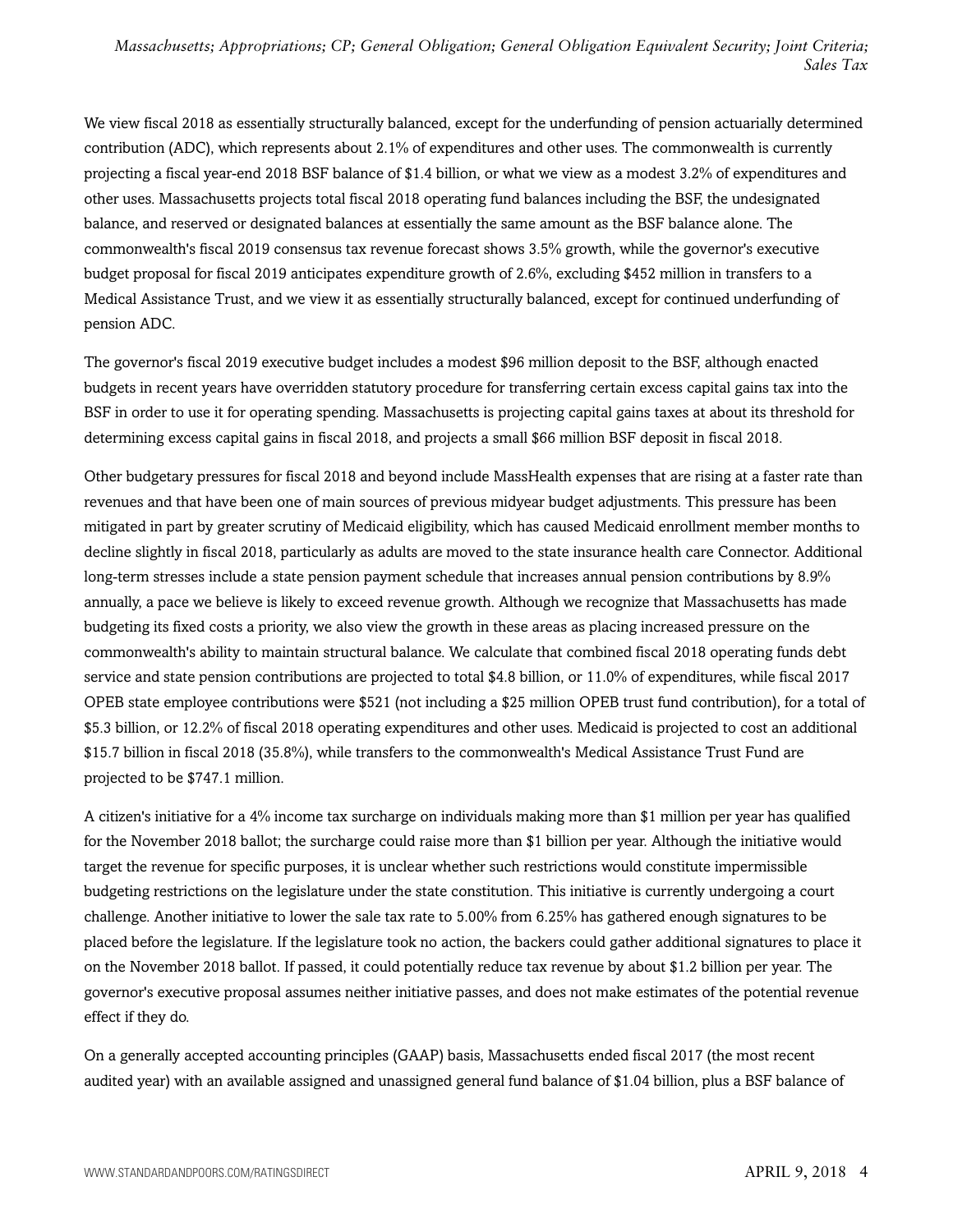\$2.34 billion. This led to a combined balance that we view as still good at 5.9% of general fund expenditures and transfers out, but down from 6.6% at fiscal year-end June 300, 2016, and 7.5% at fiscal year-end 2015.

By most measures, we believe Massachusetts' debt burden remains high compared with that of other states. At fiscal year-end 2017, we calculate GO debt of \$22.7 billion and total tax-supported debt of \$37.1 billion, producing total tax-backed debt per capita of \$5,411, and 8.2% of personal income. As of Feb. 28, 2018, the commonwealth had \$22.9 billion of GO debt outstanding. Planned debt issuance remains within the parameters of Massachusetts' debt affordability policy and bond cap. A capital and debt affordability committee includes seven voting and eight nonvoting members from the legislature and is charged with formally reviewing the capital improvement plan (CIP) and providing an estimate of debt authorization for each year to stay within certain debt parameters. Massachusetts' currently anticipates selling about \$2.3 billion of new capital debt in fiscal 2018, similar to issuance levels in each of the past two years. We calculate fiscal 2017 total tax-backed debt service at 7.2% of general governmental spending, a level we view as moderately high.

Other long-term liabilities are also large, in our opinion. We believe Massachusetts' share of the net pension liability for combined state pensions systems is high at \$37.3 billion as of the Jan. 1, 2017, valuation date on a Governmental Accounting Standards Board (GASB) 67/68 basis, or \$5,438 per capita, and 8.3% of personal income. The aggregate funded ratio improved slightly to 59.5% from 57.3% the year before on a GASB basis, but the three-year average declined to 59% from 62% in 2016. A decline in the commonwealth's actuarial pension-funded ratio as of the Jan. 1, 2016, actuarial valuation date was primarily due to Massachusetts' decision to lower assumed actuarial returns to a less aggressive 7.50% in 2016 from 7.75%, after previously lowering it to 7.75% from 8.00% in 2015. Massachusetts sets its annual pension contribution based on its own methodology under state statute; it has not fully funded its ARC since fiscal 2011, but currently plans to increase pension contributions 8.9% per year to fully amortize the unfunded liability by 2036.

In our opinion, Massachusetts' unfunded OPEB is also moderately high, at \$19.4 billion as of Jan. 1, 2017, net of \$817.4 million of actuarial assets in an OPEB trust fund, or \$2,834 per capita. Massachusetts has in recent years made payments to an OPEB trust fund, with the increase in unfunded OPEB from \$16.3 billion the year before; this is primarily attributable to use of a more conservative 3.6% actuarial discount rate. In 2018, the commonwealth has appropriated 10% of tobacco settlement revenue, equal to about \$25 million, into its OPEB trust fund.

Based on the analytic factors we evaluate for states, on a scale of '1.0' (strongest) to '4.0' (weakest), we have assigned a composite score of '1.9' to Massachusetts, which is consistent with a 'AA' indicative rating.

## <span id="page-4-0"></span>**Outlook**

The stable outlook reflects our view that Massachusetts' strong economic growth and proactive management that will allow the commonwealth to continue to manage its budgetary pressures, even amid potential midyear budget shortfalls, albeit with some continued use of one-time measures to balance the budget. At the current rating level, we expect the commonwealth to maintain relatively stable, although somewhat limited, reserves. We further expect it to take measures to manage the potential state financial impact of recent federal tax reform or Medicaid growth within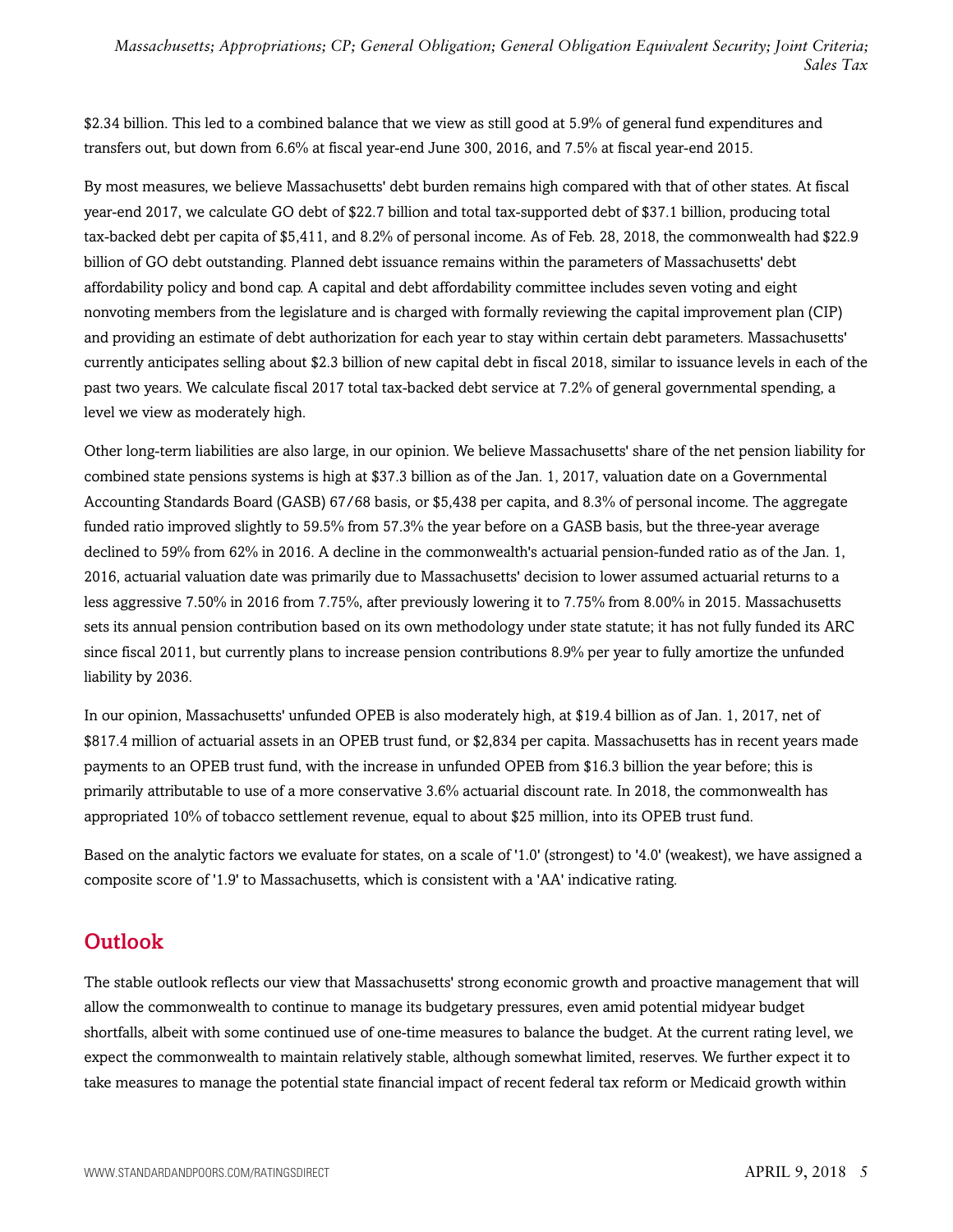our two-year outlook horizon.

#### Upside scenario

Should the commonwealth demonstrate a renewed commitment to building its reserves during periods of economic growth, absent rising long-term liability funding pressures, we could raise the rating.

#### Downside scenario

The rating could see further downward pressure if Massachusetts fails to maintain near-structural balance during periods of economic expansion. Among the factors that could further pressure the rating are Medicaid costs outpacing revenue growth, reduced revenues in recessions due to income tax cyclicality, above-average presence of high-tech sector employment, the economic impact of federal tax reform on high tax states, and growing state fixed costs in excess of revenue growth that might lead to significant structural imbalance and greatly diminished reserves. Structural balance could specifically be pressured to the extent that Massachusetts fails to adhere to its current plan to increase annual pension contributions by 8.9% per year to amortize unfunded pension liabilities.

## <span id="page-5-0"></span>Governmental Framework

State finance law requires that the governor submit a balanced budget and the House and Senate each produce a balanced budget. The final general appropriation act must also be balanced. If there is a revenue shortfall, the governor is required by section 9C of Chapter 29 to reduce agency appropriations or recommend a transfer from the BSF.

Massachusetts has autonomy to raise taxes and has adjusted its tax structure. Medicaid accounted for about 37% of total fiscal 2017 spending while direct local aid accounted for about 14%. Funding levels for major program areas have been adjusted as needed. Massachusetts voters have approved revenue growth limitations, but these have not negatively affected operations or limited flexibility, in our view. More significant measures to reduce or eliminate major tax sources have been on the ballot but not approved. A citizens' initiative to place a 4% income tax surcharge on incomes of more than \$1 million will be on the November 2018 ballot, if it survives legal challenges, which may or may not determine whether the additional revenue would be restricted, if approved. Another citizens' initiative could be on the same ballot, which would reduce the sales tax rate, depending on either legislative action or additional signature gathering.

The commonwealth is authorized to issue GO debt, special obligation debt, and federal grant anticipation notes. There is a statutory limit on debt outstanding and a limitation as stipulated by Massachusetts' debt affordability policy published annually with the commonwealth's CIP, which is designed to limit debt service on Massachusetts' direct debt to no more than 8% of budgeted revenues. These limitations have not impaired flexibility to manage capital and infrastructure requirements. There is no statutory priority for funding debt, but debt service payments are not subject to the warrant requirement applicable to other state spending, and we understand that the comptroller and other state officials have developed procedures to prioritize payments and that debt service is given the highest priority among various payment obligations.

On a scale from '1.0' (strongest) to '4.0' (weakest), S&P Global Ratings assigned a score of '1.5' to the commonwealth's governmental framework.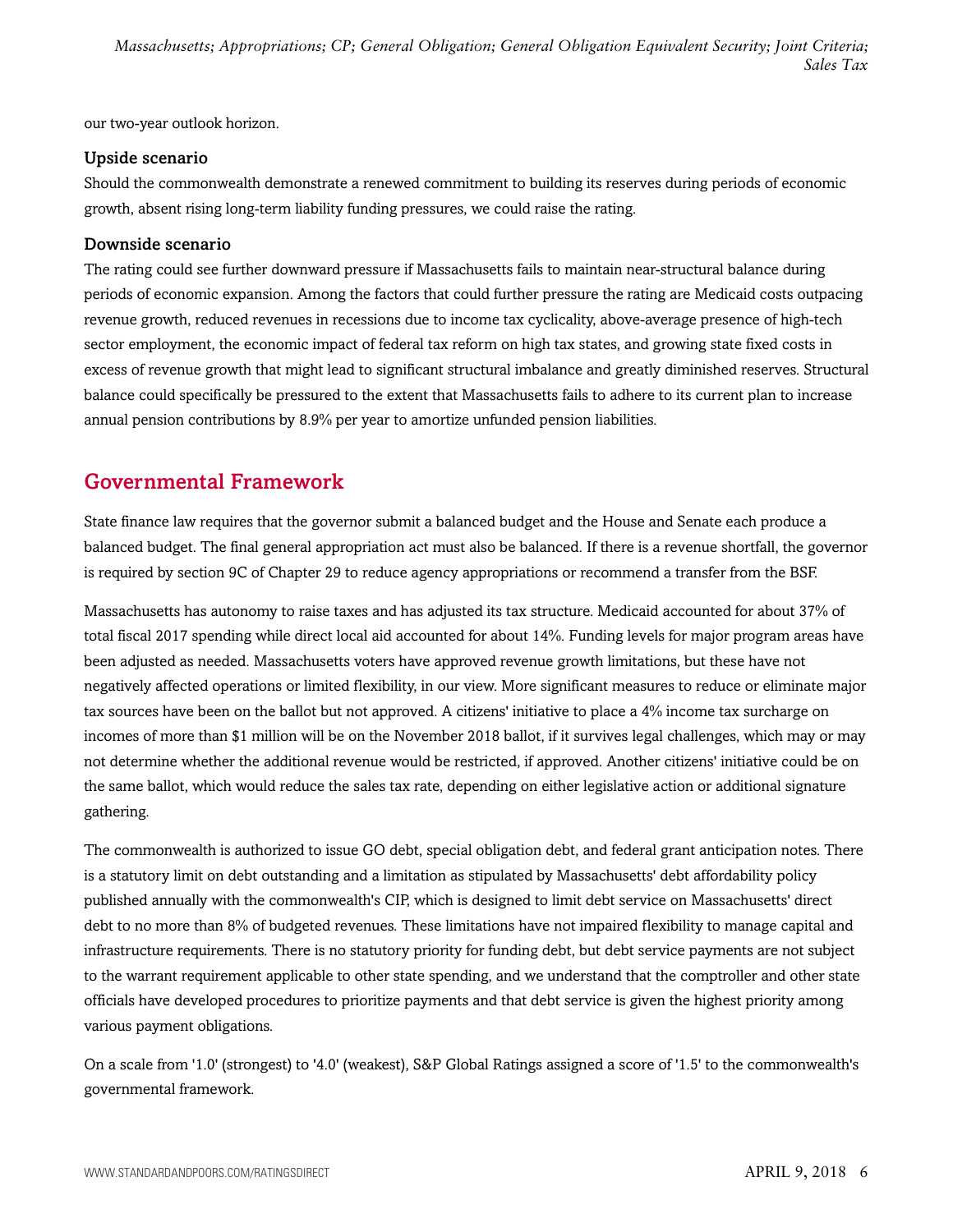## <span id="page-6-0"></span>Financial Management

#### Financial management assessment: Strong

S&P Global Ratings maintains a strong financial management assessment (FMA) score for Massachusetts. In its framework, an FMA of strong indicates that practices are strong, well embedded, and likely sustainable. Many of the commonwealth's management practices related to debt and financial management are embedded in statute.

Highlights include the following:

- Massachusetts uses internal resources and outside economic forecasting firms to develop consensus revenue forecast. It has regularly performed monthly revenue estimates and quarterly budget reviews. Legislation approved in 2008 requires that revenue reports be submitted semi-monthly to the legislature.
- A five-year CIP (administrative intent, not binding) coordinates every facet of debt issuance. The CIP includes a detailed debt affordability analysis that officials update each year.

The commonwealth has detailed and frequently reviewed investment policies managed through the office of the treasurer. Quarterly cash flow projections are prepared and submitted to the legislature.

Massachusetts has a statutorily established BSF that prescribes a mechanism for funding, as well as funding levels; however, the mechanism has been weakened in the past few years by the decision to adjust deposit thresholds and suspend required transfers into the fund. Statute requires the deposit of 100% of consolidated net surplus in any given year into the BSF. The statute also provides that the BSF's maximum amount cannot exceed 15% of the current year's revenues. The commonwealth must use any excess for tax reduction. A change in 2010 directed capital gains tax revenues of more than \$1 billion to the fund, although Massachusetts has suspended this in the past two years. Legislation from 2012 indexes the capital gains amount to growth in U.S. GDP. The statute also directs 5% of the excess to the state retiree benefits trust fund and the pension liability fund. We believe this measure has the benefit of enhancing the fund while decreasing budget reliance on this cyclical revenue source. Nevertheless, in fiscal years 2015 and 2016, the commonwealth diverted to the general fund excess capital gains tax that would otherwise have gone to the BSF. A revised threshold and lower collections in fiscal 2017 eliminated the potential for a transfer in that fiscal year. Some judgments and settlements must also be deposited to the fund, although this requirement was modified in fiscal 2015 so that only settlements and judgments exceeding the average of the total for the preceding five fiscal years would be transferred to the BSF.

There are statutory limits on debt issuance. For direct debt, there is a limit allowing the issue of up to 105% of the previous year's limit. In addition to the aforementioned statutory requirement, the governor's office adheres to an administrative bond cap (debt service capped at 8% of budgeted revenues), which sets the annual limit on debt issuance. The treasurer's office maintains debt management and swap policies that we view as comprehensive. Officials also introduced an asset-liability management policy in fiscal 2014.

The commonwealth has detailed and frequently reviewed investment policies managed through the office of the treasurer. Quarterly cash flow projections are prepared and submitted to the legislature.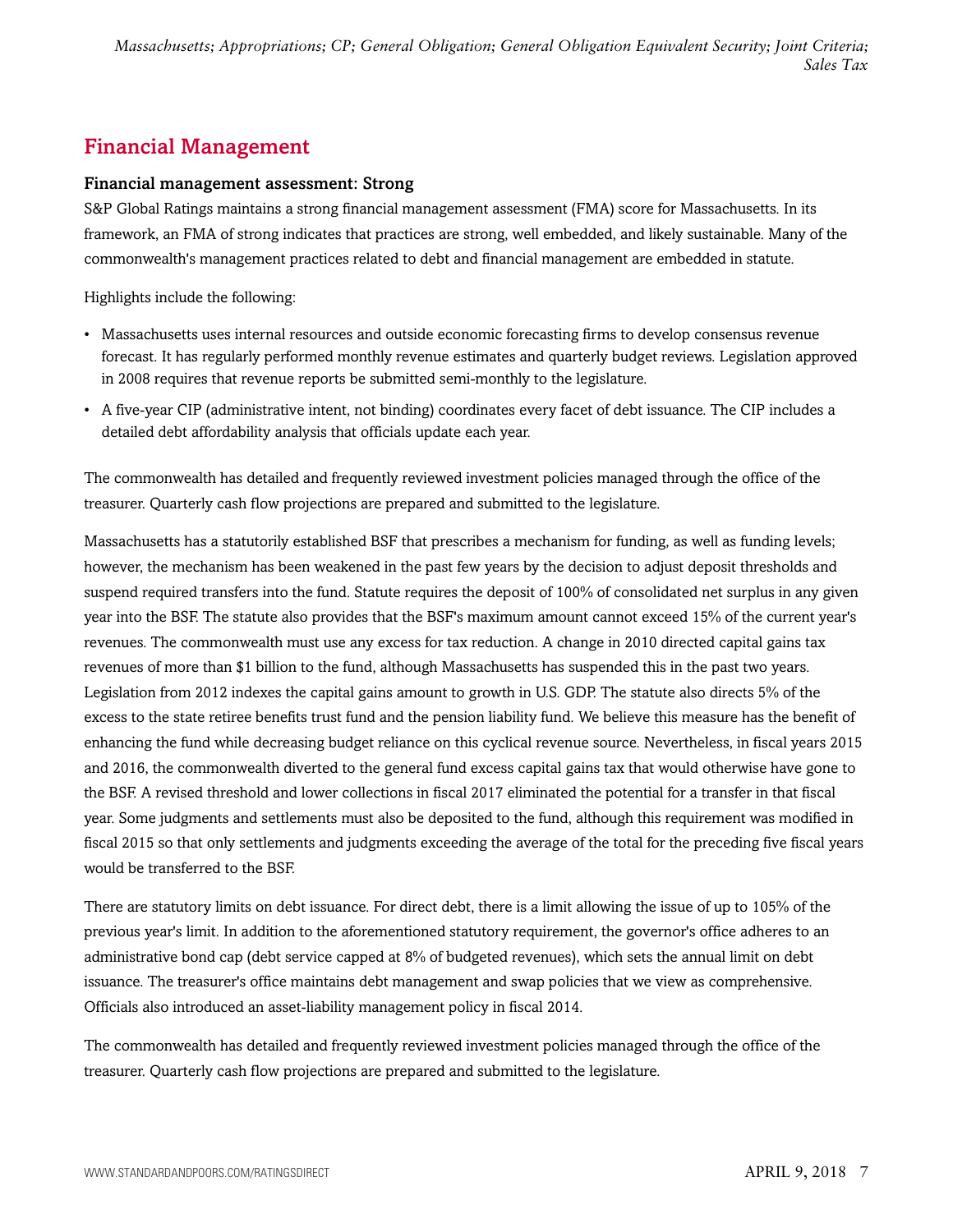## <span id="page-7-0"></span>Budget Management Framework

Once the budget is approved, the Secretary of Administration and Finance (A&F) monitors expenditures, at least quarterly, and receives regular monthly updates on revenue receipts. The A&F secretary is required to formally update revenue projections and submit them to the legislature in October. If officials expect projected revenues to be insufficient to meet appropriations, A&F certifies this and, pursuant to statute (section 9C of Chapter 29), the governor is required to reduce allotments, or submit proposals to raise additional revenues or to make appropriations from the BSF to restore balance. Budget adjustments have historically been implemented regularly and on time, and deficits are not carried forward.

Massachusetts is a voter-initiative state. Although there have been initiatives that limit the overall growth in state tax revenue and a limit on the amount of bonds outstanding and debt service appropriations, these have not substantially altered Massachusetts' ability to manage its budget or fund debt service in our opinion. While more recent ballot initiatives to reduce or eliminate the commonwealth's major tax sources were not approved, the legislature can amend an initiative, and a recent initiative rolled back inflation indexing for a gas tax. An initiative to add an extra 4% income tax to annual income of more than \$1 million a year will be on the November 2018 ballot if it survives a court challenge regarding its ability to restrict use of revenue proceeds under the commonwealth's constitution. If it passes court muster and is approved by the voters in November 2018, the measure would become law effective in calendar 2019, with the fiscal impact occurring primarily in fiscal 2020.

There is also another initiative lowering the state sales tax rate to 5.00% from 6.25% that has gathered enough signatures to be placed before the legislature. If the legislature does not act, the backers could gather additional signatures to place it on the November 2018 ballot.

The commonwealth provides a relatively high level of service, in our opinion. Adjustments have been made to programs but reductions to areas such as education have been limited.

On a scale from '1.0' (strongest) to '4.0' (weakest), S&P Global Ratings assigned a score of '1.0' to Massachusetts' financial management framework.

### <span id="page-7-1"></span>Economy

Massachusetts' labor market fared relatively well in 2017. The average annual unemployment rate declined to a very low 3.7% in 2017, compared to a federal unemployment rate of 4.4%. The U.S. Census Bureau population estimate for Massachusetts in 2017 is 6.9 million, a 0.50% increase from 2016, and a 0.65% compound annual growth rate over the last 10 years, compared to 0.78% for the nation. Although it below that of the nation, population growth has outpaced the region since 2007 and we expect this trend to continue. The commonwealth's age dependency ratio of nonworking age population to working age population, at 56.3% in 2016, was better than that of the nation (61.3%).

Massachusetts has always had high income levels. Per capita personal income increased to \$65,890 in 2017, or 131% of the national level, up from 130% the year before and 127% in 2014. State per capita income ranks second highest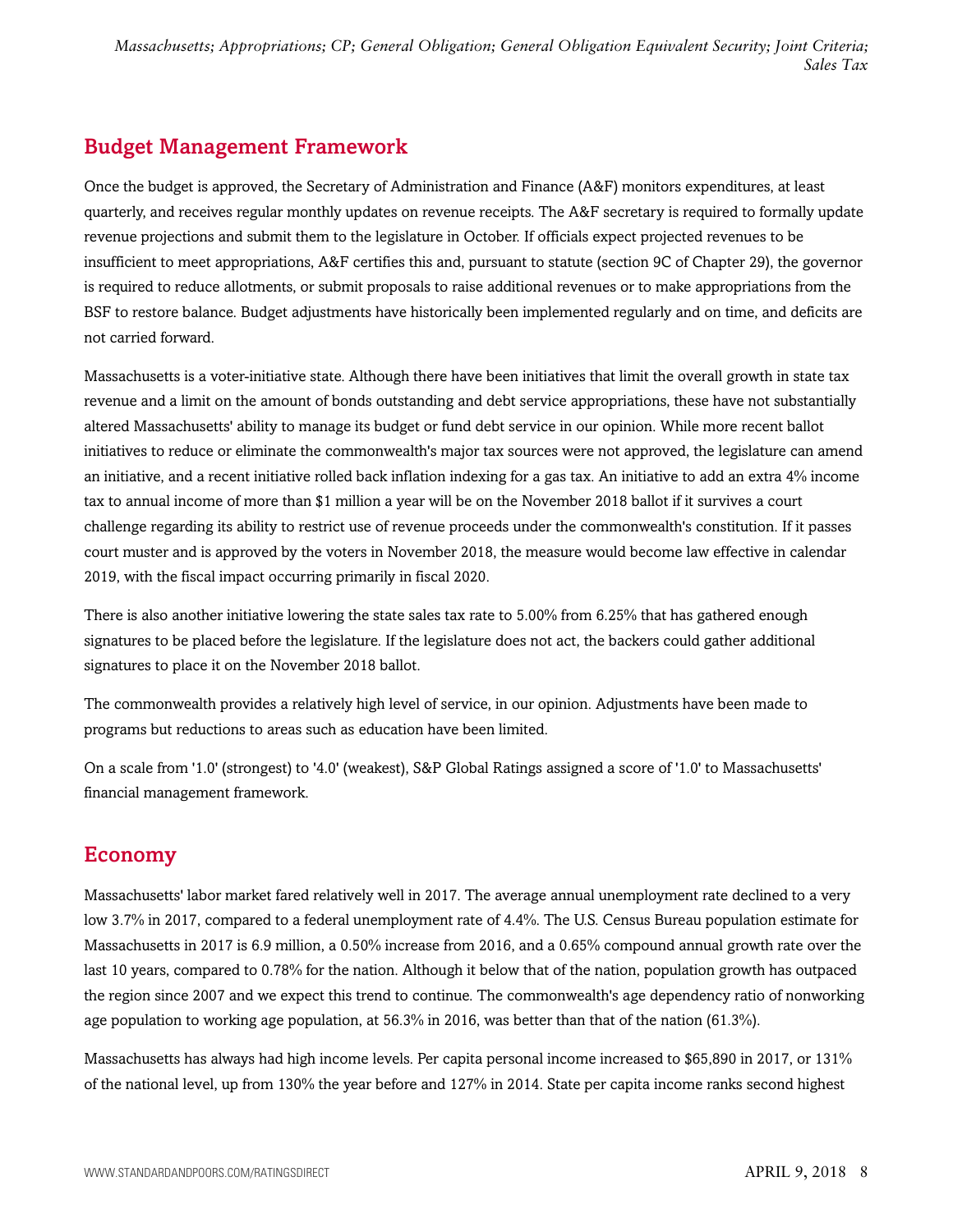among all the states. We expect that income will remain well ahead of that of other states based on the nature of the jobs being created and the pace of expansion. IHS Markit forecasts real state gross product to rise 2.5% in 2018, 2.7% in 2019, and 2.1% in 2020, at rates slightly under, but comparable to, its forecast for the U.S. In 2016, gross state product per capita was 129% of that of the nation.

The economy has diversified and education and health services now make up the primary employment sectors, accounting for 22.0% of total nonfarm employment in 2017 according to the Bureau of Labor Statistics, compared to 15.8% for the nation. This is followed by trade and transport (16.0% versus 18.8% nationally) and professional business services (15.7% versus 13.9%). The manufacturing and construction sectors, known for their cyclicality, represent only 6.8% and 4.2% of employment, respectively. The increasing role of services in the economy reflects growth in research laboratories, computer software, management consulting, other business services, and health care. Higher education anchors, a high level of federal research funding, and venture capital give the commonwealth a leading edge in emerging industries, such as biotechnology, software, communications equipment, and surgical instruments. IHS Markit estimates 10% of state employment is in high-tech-related industries. In addition, Massachusetts' defense-related industries continue to perform well, and the commonwealth ranks high in the value of federal defense and research contract awards. However, it is unclear how recent federal tax reform, with its limitation on state and local tax deductions, might affect high tax states such as Massachusetts.

On a scale from '1.0' (strongest) to '4.0' (weakest), S&P Global Ratings assigned a score of '1.4' to Massachusetts' economy.

### <span id="page-8-0"></span>Budgetary Performance

The state has established a formal BSF under statutory law that receives excess capital gains taxes over a threshold amount, indexed for inflation. A threshold of \$1 billion was in effect for fiscal years 2011, 2012, and 2013. Since then, the threshold is subject to annual adjustment to reflect the average annual rate of growth in U.S. GDP over the preceding five years. Under statutory law, tax revenues collected from capital gains income during a fiscal year that exceed the threshold are required to be transferred to the BSF, with 5% of the amount so deposited then transferred to the State Retiree Benefits Trust Fund (for OPEB) and an additional 5% transferred to the commonwealth's pension liability fund. However, in fiscal years 2015 and 2016 state budgets diverted capital gains taxes that would have otherwise flowed to the BSF to instead pay for general fund budget expenditures. In 2017, capital gains taxes came in below the level that would have triggered a transfer of excess capital gains to the BSF. The commonwealth currently projecting a small \$66 million increase in the BSF in fiscal 2018 due to capital gains taxes being slightly over the threshold, as well abandoned property and certain lottery revenues also required to be deposited in the BSF.

Massachusetts projects fiscal 2018 will have 4.3% growth in operating fund tax revenue, and 4.4% total operating revenue and other sources growth, to \$43.62 billion. After spending and other uses growth of 4.5%, to \$43.72 billion, it projects a slight operating deficit of \$95 million, or 0.2% of spending. In our view, fiscal 2018 is close to structural balance, apart from the underfunding of the pension ARC, still a modest 2% of total expenditures and other uses. However, even though Massachusetts is in the ninth year of economic recovery and experiencing positive revenue trends, and despite policies that were intended to more aggressively build up reserves to help the commonwealth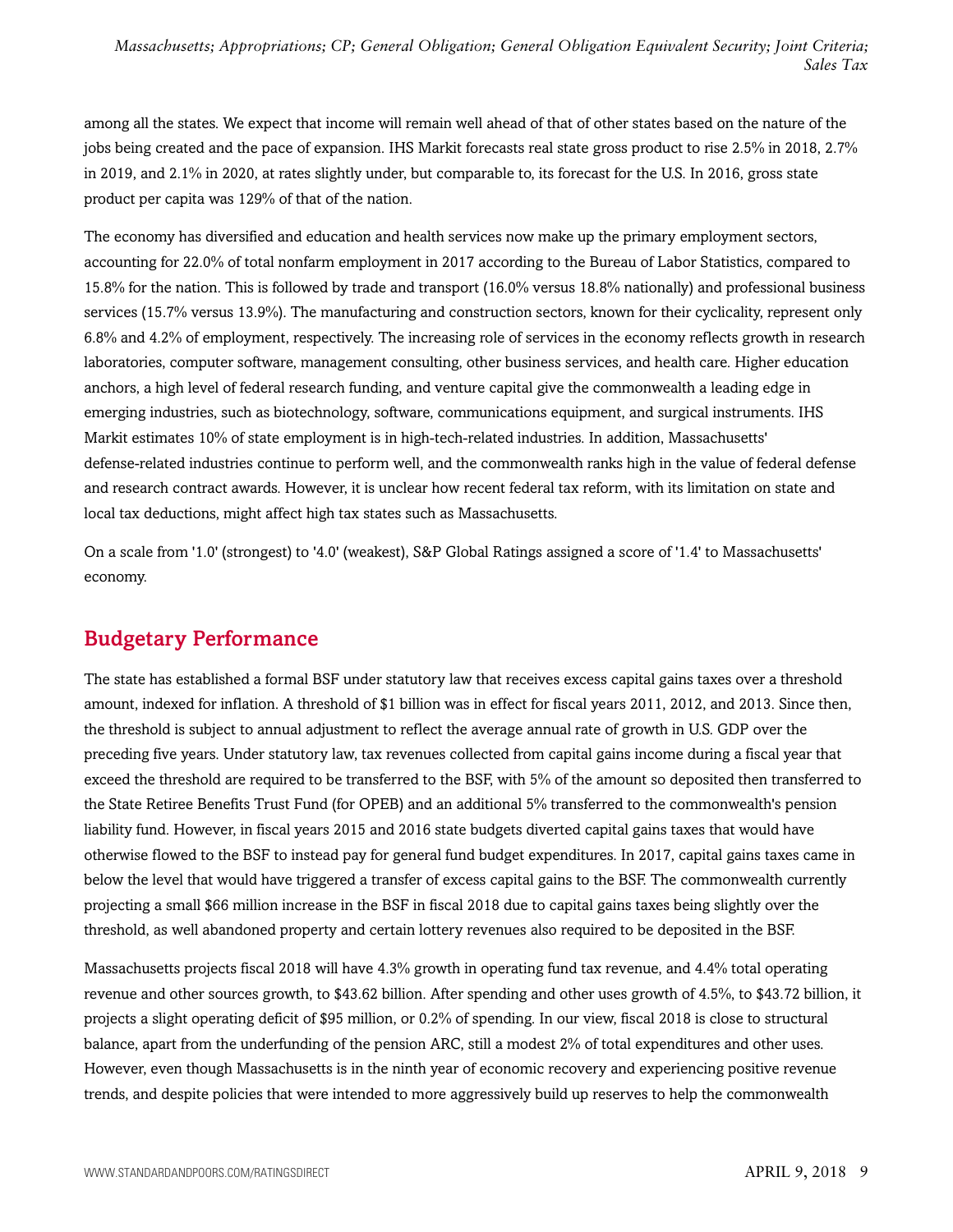manage through revenue downturns, budget worries remain, in our view, regarding growth in MassHealth and pension spending and the lack of a build-up of the BSF during a period of positive revenue growth.

The BSF reached a peak of \$2.335 billion at fiscal year-end 2007, before being drawn down to \$670 million at fiscal year-end 2010 during the Great Recession. The commonwealth subsequently began using judgments and settlement and other surpluses to build up the fund again to \$1.65 billion at fiscal year-end 2012, before drawing it down to \$1.25 billion in 2014. The BSF balance stood at \$1.30 billion at fiscal year-end 2017, or 3.1% of operating expenditures. The commonwealth projects a \$66 million deposit to the BSF, which will depend in part on actual capital gains taxes collected during the year. Budgeted fiscal 2018 capital gains tax in total represents about 5% of fiscal 2018 operating tax revenues.

We view Massachusetts' liquidity as strong, with the help of annual cash flow note borrowing. The commonwealth does not engage in interfund borrowing. It currently projects to end fiscal 2018 with a general fund cash balance of \$2.5 billion, and estimates its month-end cash low point in fiscal 2018 will have been November 2017, with a \$1.9 billion non-segregated operating funds cash balance. Earlier in fiscal 2018, the commonwealth issued \$1.5 billion in revenue anticipation notes, maturing in April, May, and June 2018. Cash flow notes must be repaid by the end of the fiscal year. Fiscal 2017 ended with a non-segregated operating funds cash position of \$2.1 billion.

We view Massachusetts' revenue sources as diverse. Income tax was 57% of operating funds tax revenue in fiscal 2017 on a budgetary basis, and sales tax was 24%.

We believe the commonwealth's revenue forecasting is good. Massachusetts prepares quarterly revenue updates and uses a consensus revenue forecast for budgeting purposes. We believe that state budgeting has historically been done with an eye toward long-term structural balance, apart from below ARC pension contributions. However, we believe that Massachusetts is a high service state, with expenditures that could be difficult to reduce at times. In particular, Medicaid plus health and human services spending accounts for 50% of fiscal 2018 total projected expenditures, while operating funds' debt service accounted for about 5.5%. Pension funding costs from operating funds in fiscal 2018 are scheduled to increase 8.9% to \$2.4 billion, or another 5.5%, while OPEB costs for current retirees are about another 1.2%, not including a \$25 million transfer to the state's OPEB trust fund to pre-fund future liabilities.

On a scale from '1.0' (strongest) to '4.0' (weakest), S&P Global Ratings assigned a score of '2.0' to Massachusetts' budgetary performance.

## <span id="page-9-0"></span>Debt And Liabilities

We calculate total GO bonds outstanding at fiscal year-end 2017, the most recent audited year, at \$22.7 billion, and total tax-supported debt at \$37.1 billion, including debt issued by Massachusetts' authorities and supported by the statewide sales tax, gas taxes, and debt of state agencies supported by annual state contract assistance payments. The commonwealth reports it had \$22.9 billion of GO debt outstanding as of Feb. 28, 2018. By most measures, Massachusetts' debt burden remains high compared with that of other states. The variable-rate portfolio is 15% of total GO debt, and the commonwealth actively manages this under formal debt policies. About \$1.6 billion, or 7% of state GO debt, consists of unhedged variable-rate bonds, with the remainder of the variable-rate debt's interest rates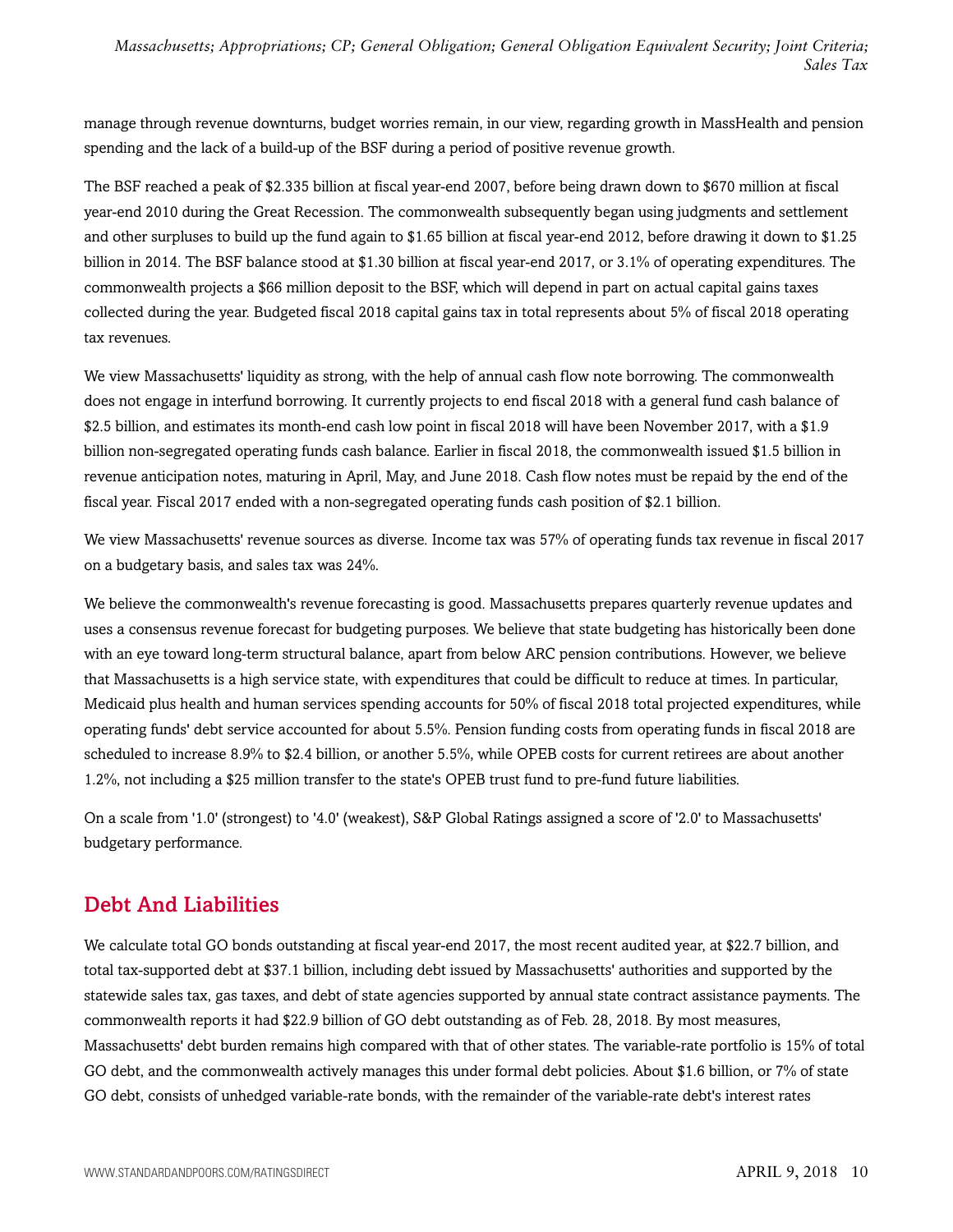synthetically fixed through interest rate swaps. Massachusetts has a multiyear asset liability management program that could increase its exposure to unhedged variable-rate debt. However, there are no major plans to significantly expand its unhedged portfolio in the near term. In the past several years, the overall portfolio of variable-rate debt has diversified, and put risk has fallen significantly, in our opinion. The commonwealth also has about \$868 million of direct placement debt in six bond issues, whose structure we do not believe creates an unusual risk to the state. Tax-backed debt per capita is high, in our view, at what we calculate as \$5,411 at fiscal year-end 2017 and 8.2% of personal income. We also calculate combined total tax-backed debt service to operating expenditures as high at 7.3% on a GAAP basis.

The current five-year CIP projects debt service to remain below the commonwealth's calculation of 8% of budgeted revenues through fiscal 2023. A state debt and capital affordability committee conducts an annual debt affordability study. The committee includes seven voting members and eight nonvoting members from the legislature and is charged with formally reviewing the CIP and providing an estimate of debt authorization for the year. The current five-year CIP for fiscal 2018 through 2022 calls for new bonding of \$2.3 billion, about level with that of recent years, as part of a total five-year capital budget of \$4.4 billion. Our debt calculation includes special tax bonds supported by statewide tax sources in the ratios we use to assess total tax-supported debt.

Massachusetts has gradually lowered its investment return assumption in recent years, which we view as positive, but which translates into declines in its combined funded ratio and increased funding needs. The commonwealth lowered its assumed actuarial rate of return to 8.00% from 8.25% in 2013, to 7.75% in 2015, and to 7.50% in 2016. In 2017, it held the assumed return constant at 7.5%. The commonwealth also attributes recent declines in its funded ratio to previous-year investment losses and optional transfer of Optional Retirement Program members into Massachusetts State Employee Retirement System, and the adoption of an employee retirement incentive program. The new assumed rate of return of 7.5% remains below the Pension Retirement Investment Trust's 9.8% five-year average return as of fiscal year-end 2017, but above the 5.1% 10-year average return.

The combined pension-funded ratio of the various state retirement systems' net pension liability was 59.5% funded on a GASB basis as of Jan. 1, 2017, up marginally from 57.3% in January 2016. The net pension liability was \$37.3 billion, or \$5,438 per capita and 8.3% of state personal income.

Using the commonwealth's actuarial methodology and actuarial asset smoothing methods (not GASB), the funded ratio for the combined state employees, teachers, and Boston teachers' pension funds stayed the same at 56.7% as of Jan. 1, 2017, compared to the year before, but down from its most recent high point of 71.1% in 2011. If Massachusetts continues to increase pension contributions by 8.9% per year, the commonwealth calculates under its actuarial assumptions that it would reach a combined funded ratio of 62.4% in 2022. Based on Massachusetts' actuarial methodology, the commonwealth's primary government combined unfunded pension liability was \$39.6 billion, as of Jan. 1, 2017, up from \$37.9 billion in 2016.

Massachusetts' current plan assumes 8.9% per year growth in commonwealth annual pension contributions to reach full amortization of the commonwealth's unfunded liability by fiscal 2036, four years ahead of Massachusetts' statutory requirement. However, from a funding standpoint, Massachusetts has continued to calculate its contribution by setting funding targets based on percentage increases to contributions rather than adjusting for increases necessary to keep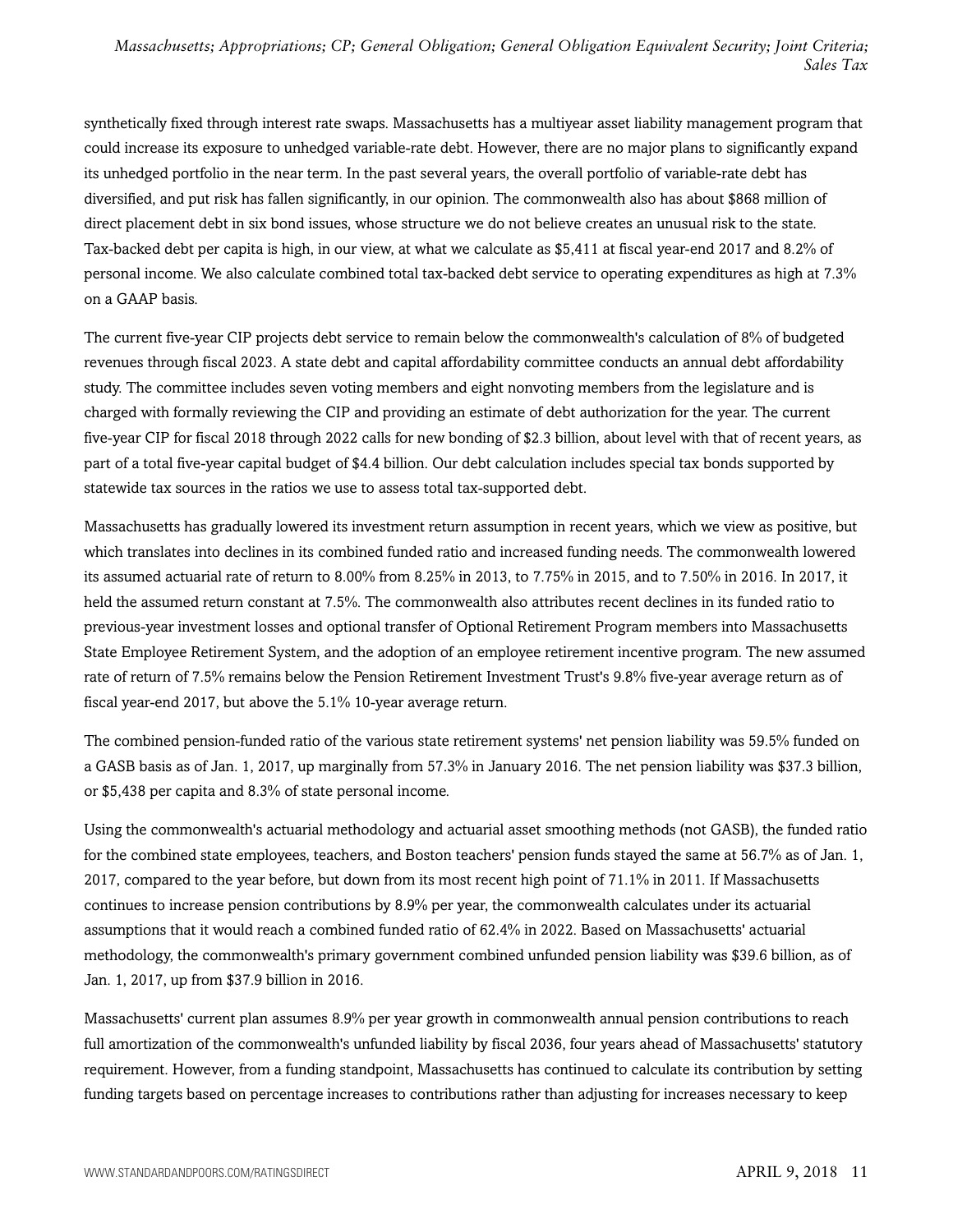level amortization of the liability. This translates into a slightly more back-loaded amortization of the liability.

Furthermore, the commonwealth continues to establish its contribution levels on a three-year lagged budgetary basis, although actuarial valuations are conducted each year. This policy of only adjusting the pension contribution schedule every three years can cause Massachusetts to fall below full ADC funding when actuarial assumptions miss actual experience, such as missed investment returns, or actuarial assumptions themselves have been changed, such as the recent lowering of assumed rates of return. While, a three-year lag in resetting pension contributions could provide a more predictable funding schedule for the commonwealth, we believe it also exposes Massachusetts to the risk of never catching up to full ADC funding if its actuarial assumptions prove too aggressive. The commonwealth has not contributed its full annual ADC since 2011, and we do not anticipate that it will do so in 2019.

In its most recent three-year funding schedule reset, Massachusetts updated its planned pension contributions to annual increases of 8.9% per year, up from its previously planned 7.0% annual increases. Despite these increased contributions, the funded ratio on an actuarial basis remains at 57%. In fiscal 2018, the commonwealth projects it will contribute 73% of ARC to its two main employees' retirement system, up from 72% in 2017, but down from 81% in fiscal 2014. For fiscal 2018, it has budgeted to fund \$2.39 billion, or 73%, of the \$3.29 billion ARC. As part of our revised criteria, we look to the ratio of active-to-inactive members to determine how mature the system is and how it compares with the national average. For Massachusetts State Retirement Board and Massachusetts Teachers' Retirement System, the ratio of actives to retirees is 1.45 and 1.42, respectively, and nearly in line with the 1.50 national average. Experience studies are only conducted every six years as per statute, which we view as a weakness. Although the commonwealth updates portions of the studies more frequently, this is not done on a set schedule, but rather as needed.

As of Jan. 1, 2017, Massachusetts had a \$19.4 billion unfunded actuarial accrued OPEB liability, which we consider sizable, at \$2,834 per capita, but stabilized at near the same level as five years ago because various reform measures have been phased in and the commonwealth has made OPEB trust fund deposits. Massachusetts has dedicated a portion of tobacco settlement revenues toward its OPEB trust fund to provide a permanent funding source, which we consider a credit positive, although exact deposits have deviated from formula depending on the enacted budget. The portion of tobacco settlement money dedicated to the OPEB trust fund was scheduled to increase in 10% increments each year, until it reaches 100%, although the incremental increase in contributions has been suspended since 2016. The commonwealth has budgeted a \$25 million deposit in fiscal 2018, or about 10% of tobacco settlement money. The trust had assets of \$817.4 million as of Jan. 1, 2017.

On a scale from '1.0' (strongest) to '4.0' (weakest), S&P Global Ratings assigned a score of '3.5' to Massachusetts' debt and liability profile.

| Ratings Detail (As Of April 9, 2018)                    |                 |          |
|---------------------------------------------------------|-----------------|----------|
| Massachusetts Bay Transp Auth sr sales tax              |                 |          |
| Long Term Rating                                        | AA/Stable       | Affirmed |
| Massachusetts Bay Transp Auth sr sales tax (AGM) (MBIA) |                 |          |
| <b>Unenhanced Rating</b>                                | AA(SPUR)/Stable | Affirmed |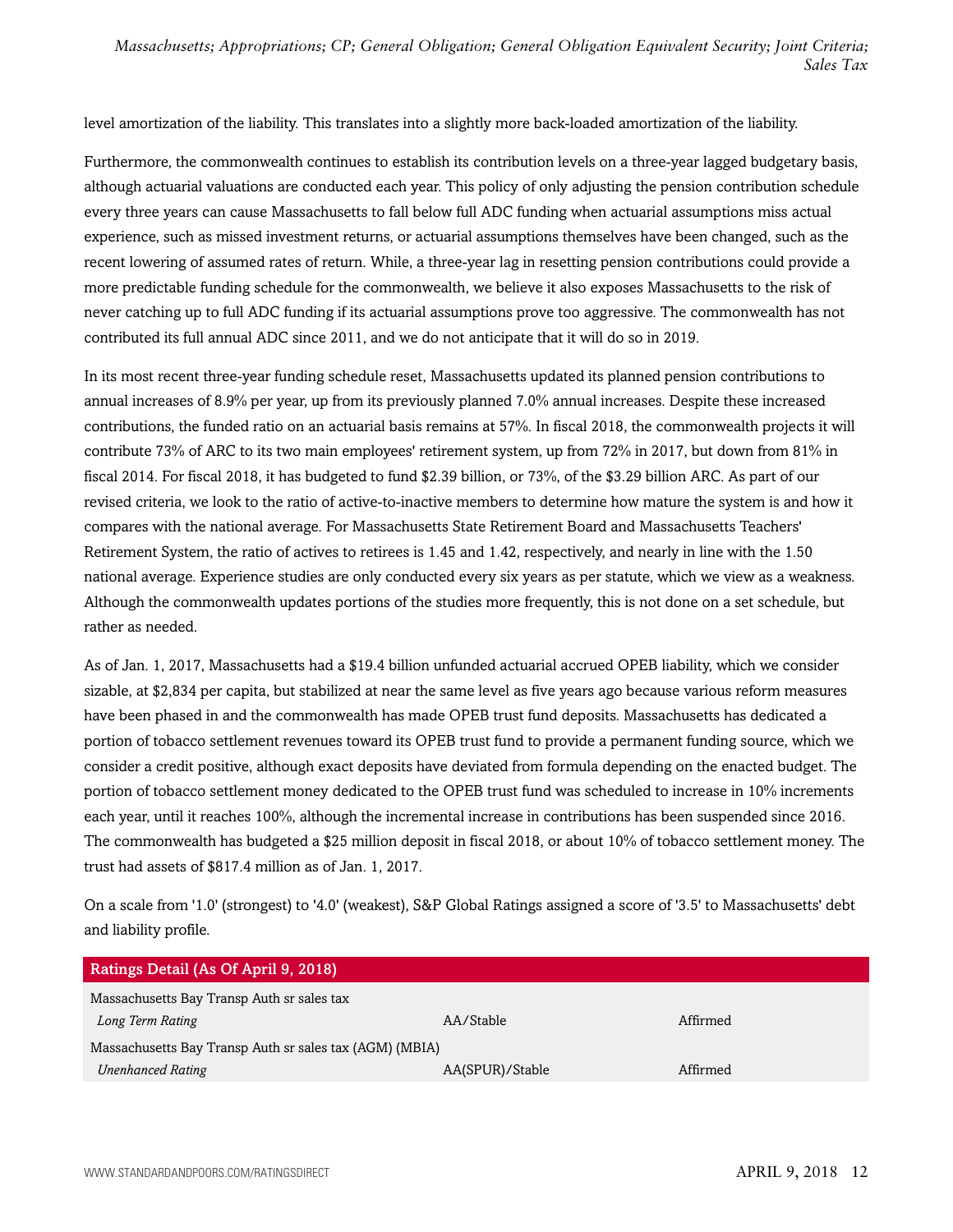| Ratings Detail (As Of April 9, 2018) (cont.)                                                   |                  |          |
|------------------------------------------------------------------------------------------------|------------------|----------|
| Massachusetts Bay Transp Auth subord Sales Tax<br>Long Term Rating                             | AA/Stable        | Affirmed |
| Massachusetts Bay Transp Auth subord Sales Tax<br>Long Term Rating                             | AA/Stable        | Affirmed |
| Massachusetts Bay Transp Auth subord Sales Tax<br>Long Term Rating                             | AA/Stable        | Affirmed |
| Massachusetts Bay Transp Auth CP<br><b>Short Term Rating</b>                                   | $A-1+$           | Affirmed |
| Massachusetts Bay Transp Auth CP<br><b>Short Term Rating</b>                                   | $A-1+$           | Affirmed |
| Massachusetts Bay Transp Auth CP<br><b>Short Term Rating</b>                                   | $A-1+$           | Affirmed |
| Massachusetts Bay Transp Auth SALESTAX<br>Long Term Rating                                     | $AA/A-1+/Stable$ | Affirmed |
| Massachusetts Bay Transp Auth (PTC Project RRIF Loan) subord sales tax<br>Long Term Rating     | AA/Stable        | Affirmed |
| Massachusetts Bay Transp Auth (PTC Project TIFIA Loan) subord sales tax<br>Long Term Rating    | AA/Stable        | Affirmed |
| Massachusetts CP<br><b>Short Term Rating</b>                                                   | $A-1+$           | Affirmed |
| Massachusetts CP A<br><b>Short Term Rating</b>                                                 | $A-1+$           | Affirmed |
| Massachusetts CP B<br><b>Short Term Rating</b>                                                 | $A-1+$           | Affirmed |
| Massachusetts GO<br>Long Term Rating                                                           | AA/Stable        | Affirmed |
| Massachusetts GO<br>Long Term Rating                                                           | AA/Stable        | Affirmed |
| Massachusetts GO<br>Long Term Rating                                                           | AA/Stable        | Affirmed |
| Massachusetts GO VRDBs - C<br>Long Term Rating                                                 | AA/A-1/Stable    | Affirmed |
| Massachusetts GO VRDBs 2000A<br>Long Term Rating                                               | AA/A-1/Stable    | Affirmed |
| Massachusetts GO VRDBs 2000B<br>Long Term Rating                                               | AA/A-1/Stable    | Affirmed |
| Massachusetts GO (wrap of insured) (ASSURED GTY & AMBAC) (SEC MKT)<br><b>Unenhanced Rating</b> | AA(SPUR)/Stable  | Affirmed |
| Massachusetts GO (wrap of insured) (FGIC & BHAC) (SEC MKT)<br><b>Unenhanced Rating</b>         | AA(SPUR)/Stable  | Affirmed |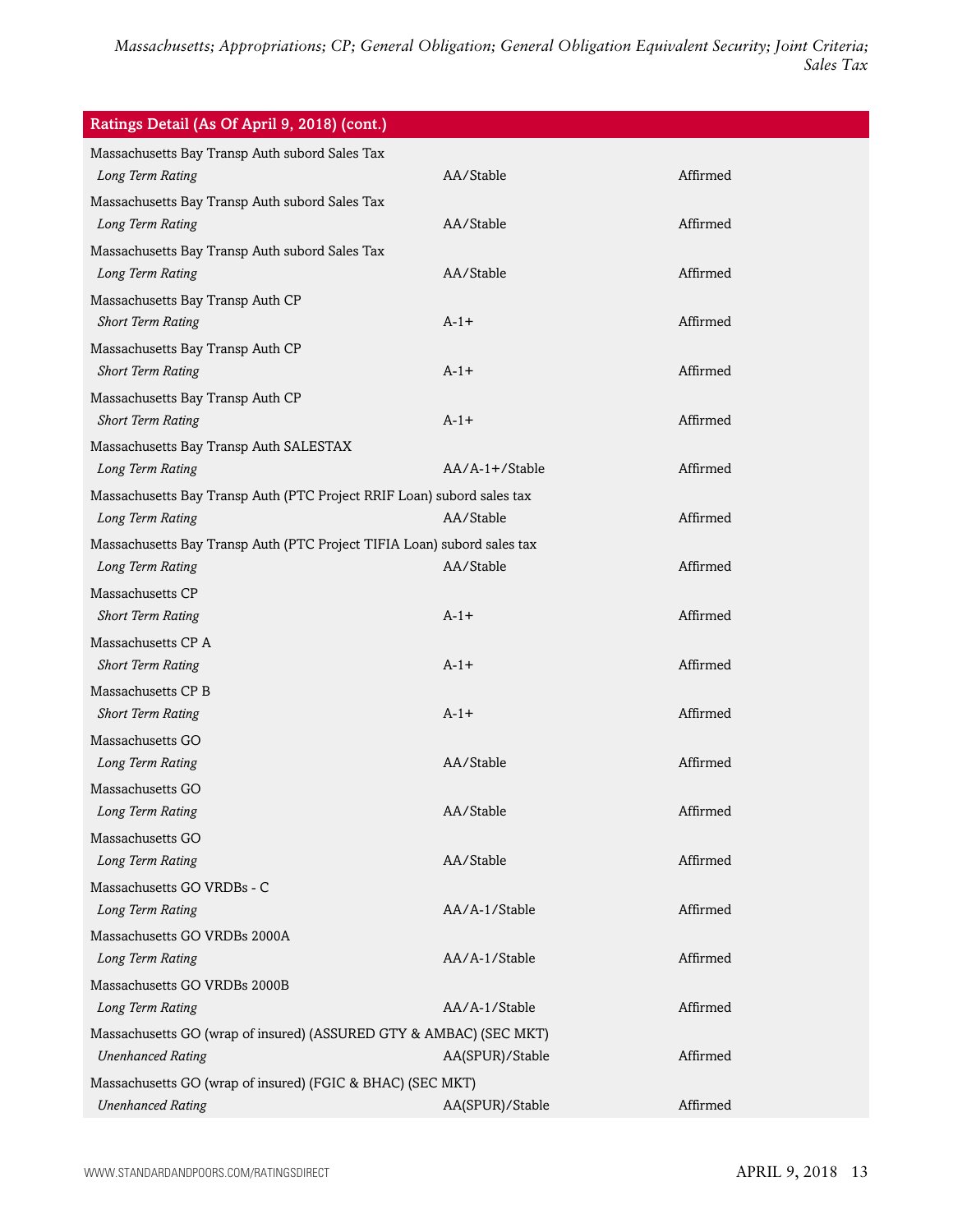| Ratings Detail (As Of April 9, 2018) (cont.)                                                  |                 |          |
|-----------------------------------------------------------------------------------------------|-----------------|----------|
| Massachusetts GO (AGM) (SEC MKT)                                                              |                 |          |
| <b>Unenhanced Rating</b>                                                                      | AA(SPUR)/Stable | Affirmed |
| Massachusetts GO (BAM) (SECMKT)                                                               |                 |          |
| <b>Unenhanced Rating</b>                                                                      | AA(SPUR)/Stable | Affirmed |
| Massachusetts GO (BAM) (SECMKT)<br><b>Unenhanced Rating</b>                                   | AA(SPUR)/Stable | Affirmed |
| Massachusetts GO (BAM) (SECMKT)                                                               |                 |          |
| <b>Unenhanced Rating</b>                                                                      | AA(SPUR)/Stable | Affirmed |
| Massachusetts GO (BAM) (SEC MKT)                                                              |                 |          |
| <b>Unenhanced Rating</b>                                                                      | AA(SPUR)/Stable | Affirmed |
| Massachusetts GO (FGIC)                                                                       |                 |          |
| <b>Unenhanced Rating</b>                                                                      | AA(SPUR)/Stable | Affirmed |
| Massachusetts GO (MBIA) (Assured Gty)                                                         |                 |          |
| <b>Unenhanced Rating</b>                                                                      | AA(SPUR)/Stable | Affirmed |
| Massachusetts GO                                                                              |                 |          |
| Long Term Rating                                                                              | AA/Stable       | Affirmed |
| Massachusetts GO                                                                              |                 |          |
| Long Term Rating                                                                              | AA/Stable       | Affirmed |
| Massachusetts GO                                                                              |                 |          |
| Long Term Rating                                                                              | AA/Stable       | Affirmed |
| Massachusetts GO                                                                              |                 |          |
| Long Term Rating                                                                              | AA/Stable       | Affirmed |
| Massachusetts GO                                                                              |                 |          |
| Long Term Rating                                                                              | AA/Stable       | Affirmed |
| Massachusetts GO                                                                              |                 |          |
| Long Term Rating                                                                              | AA/Stable       | Affirmed |
| Massachusetts GO                                                                              |                 |          |
| Long Term Rating                                                                              | AA/Stable       | Affirmed |
| Massachusetts Bay Transp Auth sr sales tax                                                    |                 |          |
| <b>Unenhanced Rating</b>                                                                      | AA(SPUR)/Stable | Affirmed |
| <b>Massachusetts GO</b>                                                                       |                 |          |
| <b>Unenhanced Rating</b>                                                                      | AA(SPUR)/Stable | Affirmed |
| The Commonwealth Of Massachusetts General Obligation Bonds Consolidated Loan of 2006 Series A |                 |          |
| Long Term Rating                                                                              | AA/A-1/Stable   | Affirmed |
| <b>Boston Hsg Auth, Massachusetts</b>                                                         |                 |          |
| Massachusetts                                                                                 |                 |          |
| Boston Hsg Auth (Massachusetts) APPROP                                                        |                 |          |
| Long Term Rating                                                                              | A/Stable        | Affirmed |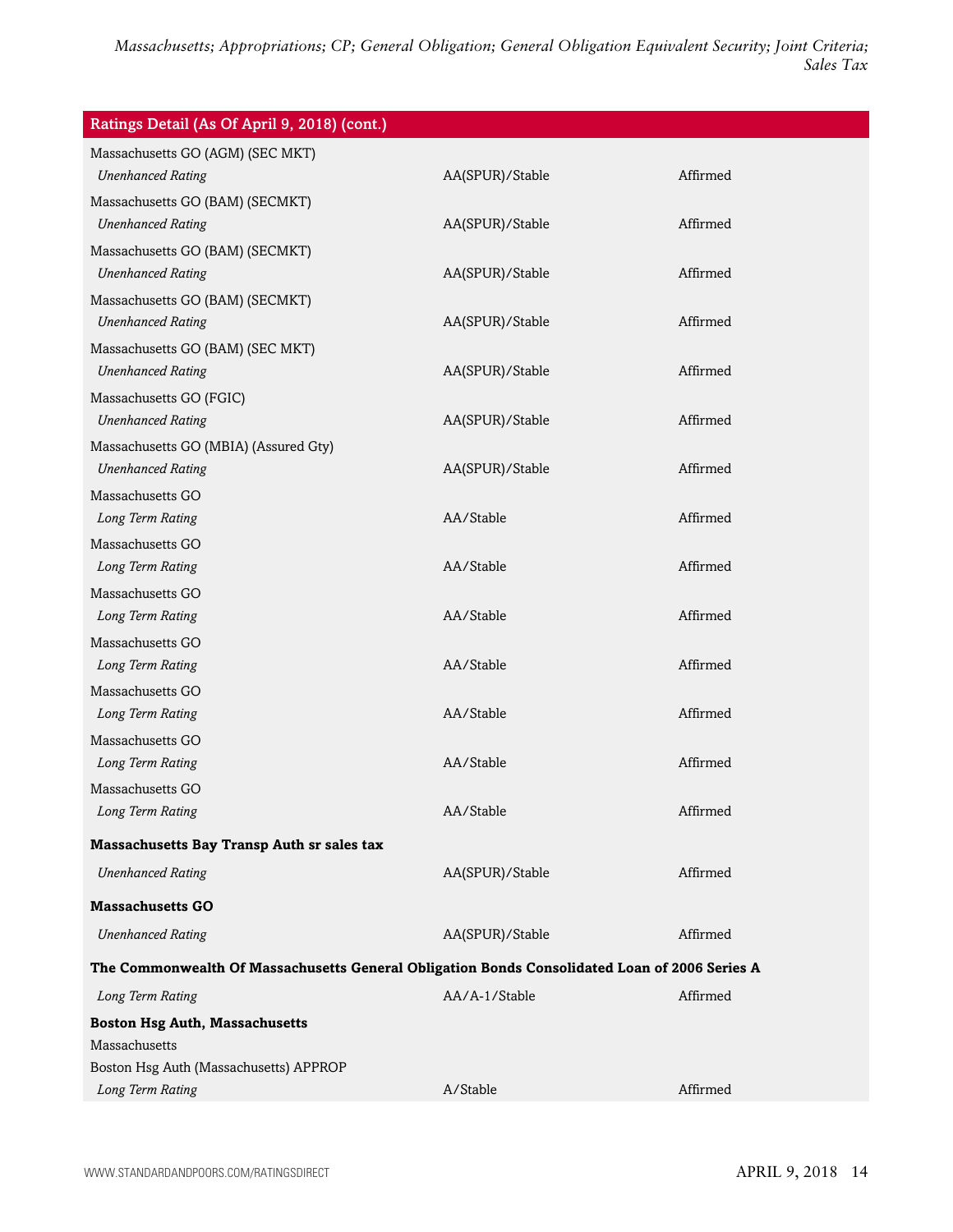| <b>Massachusetts Bay Transp Auth, Massachusetts</b>            |                  |          |
|----------------------------------------------------------------|------------------|----------|
| Massachusetts                                                  |                  |          |
| Massachusetts Bay Transp Auth (Massachusetts) GOEQUIV          |                  |          |
| Long Term Rating                                               | AA/Stable        | Affirmed |
| Massachusetts Bay Transp Auth (Massachusetts) GOEQUIV          |                  |          |
| Long Term Rating                                               | AA/A-1/Stable    | Affirmed |
| Massachusetts Bay Transp Auth (Massachusetts) GOEQUIV RMKTD    |                  |          |
| Long Term Rating                                               | AA/A-1/Stable    | Affirmed |
| Massachusetts Bay Transp Auth (Massachusetts) GOEQUIV (AGM)    |                  |          |
| <b>Unenhanced Rating</b>                                       | AA(SPUR)/Stable  | Affirmed |
| Massachusetts Bay Transp Auth transp sys bnds (Massachusetts)  |                  |          |
| <b>Unenhanced Rating</b>                                       | AA(SPUR)/Stable  | Affirmed |
| <b>Massachusetts Bay Transp Auth (Massachusetts)</b>           |                  |          |
| <b>Unenhanced Rating</b>                                       | AA(SPUR)/Stable  | Affirmed |
| <b>Massachusetts Dept of Transp, Massachusetts</b>             |                  |          |
| Massachusetts                                                  |                  |          |
| Massachusetts Dept of Transp (Massachusetts) GO                |                  |          |
| Long Term Rating                                               | AA/Stable        | Affirmed |
| Massachusetts Dept of Transp (Massachusetts) GO                |                  |          |
| Long Term Rating                                               | AA/Stable        | Affirmed |
| Massachusetts Dept of Transp (Massachusetts) GO                |                  |          |
| Long Term Rating                                               | AA/Stable        | Affirmed |
| Massachusetts Dept of Transp (Massachusetts) GO VRDO           |                  |          |
| Long Term Rating                                               | $AA/A-1+/Stable$ | Affirmed |
| Massachusetts Dept of Transp (Massachusetts) GO VRDO           |                  |          |
| Long Term Rating                                               | AA/A-1/Stable    | Affirmed |
| <b>Unenhanced Rating</b>                                       | NR(SPUR)         |          |
| Massachusetts Dept of Transp (Massachusetts) GO VRDO           |                  |          |
| Long Term Rating                                               | $AA/A-1+/Stable$ | Affirmed |
| Massachusetts Dept of Transp (Massachusetts) JOINTCRIT         |                  |          |
| Long Term Rating                                               | $AA+/A-1$        | Affirmed |
| <b>Unenhanced Rating</b>                                       | AA(SPUR)/Stable  | Affirmed |
| Massachusetts Dept of Transp (Massachusetts) JOINTCRIT         |                  |          |
| Long Term Rating                                               | $AA+/A-1$        | Affirmed |
| <b>Unenhanced Rating</b>                                       | AA(SPUR)/Stable  | Affirmed |
| <b>Massachusetts Development Finance Agency, Massachusetts</b> |                  |          |
| Massachusetts                                                  |                  |          |
| Massachusetts Dev Fin Agy (Massachusetts) GO                   |                  |          |
| Long Term Rating                                               | AA/Stable        | Affirmed |
| Univ of Massachusetts Bldg Auth, Massachusetts                 |                  |          |
| Massachusetts                                                  |                  |          |
| University of Massachusetts Bldg Auth (Massachusetts) GOEQUIV  |                  |          |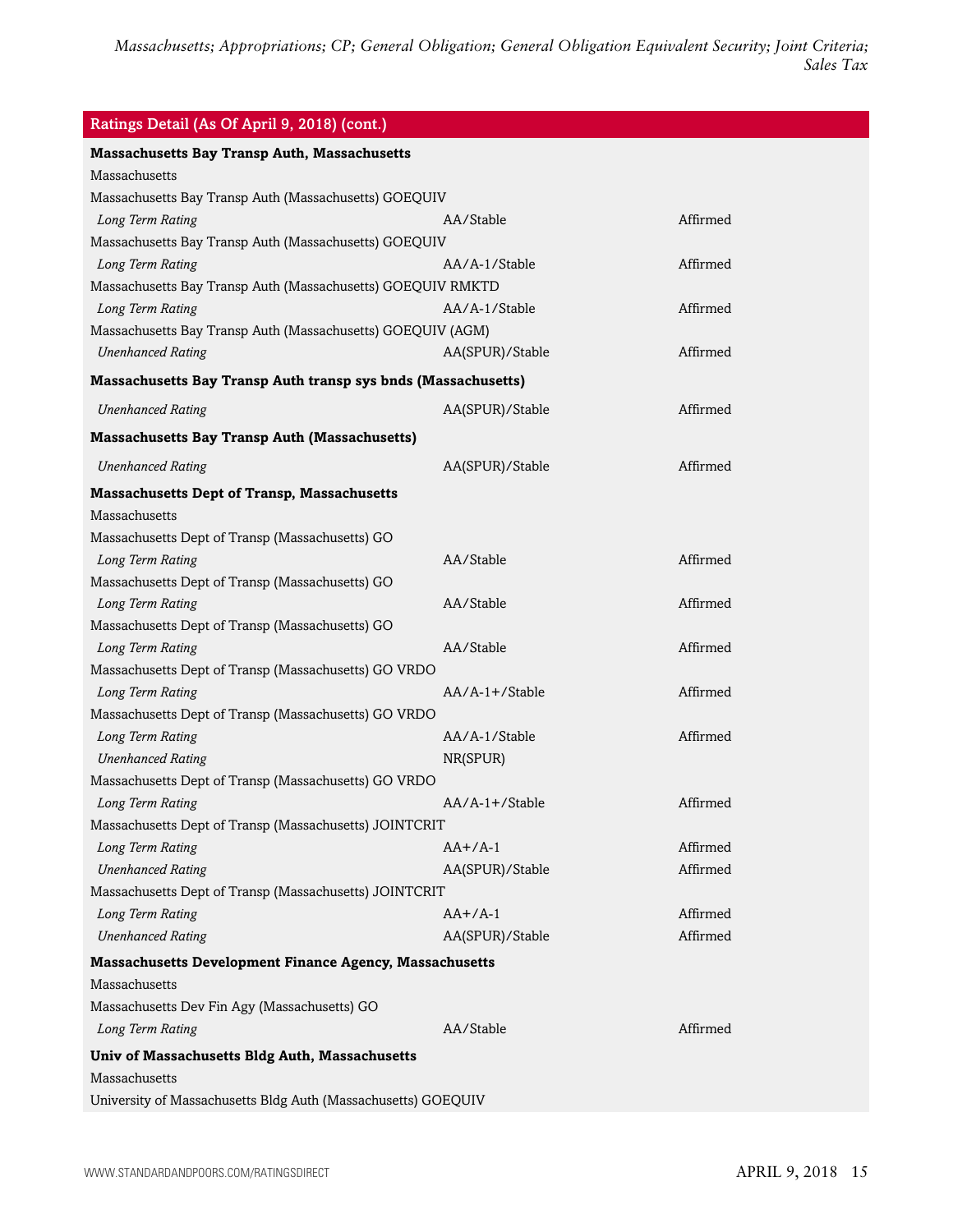| Ratings Detail (As Of April 9, 2018) (cont.)            |                  |          |  |
|---------------------------------------------------------|------------------|----------|--|
| Long Term Rating                                        | AA/A-1/Stable    | Affirmed |  |
| Univ of Massachusetts Bldg Auth (Massachusetts) GOEQUIV |                  |          |  |
| Long Term Rating                                        | $AA/A-1+/Stable$ | Affirmed |  |
| Many issues are enhanced by bond insurance.             |                  |          |  |